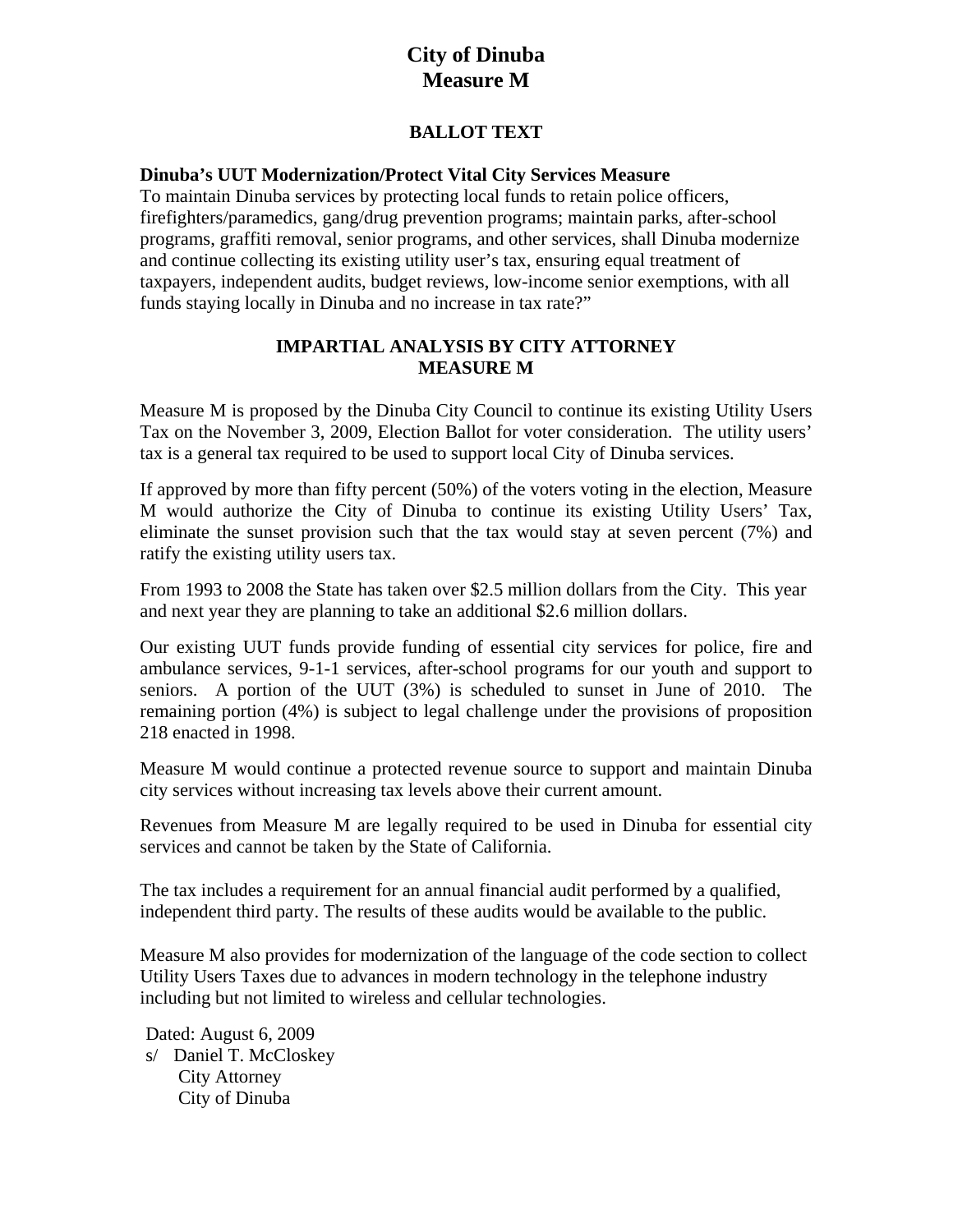## **ARGUMENT AGAINST MEASURE M**

The Dinuba City Council passed a utility tax in the years 1991 and 1992 that equals 7%. This tax has been paid on all utilities for the past 20 years, this utility tax was only supposed to be a temporary tax.

The residents of Dinuba are already paying one of the highest sales tax in our state. These two taxes place an extra burden on the residents of Dinuba.

We as concerned citizens do not want to impose an increase in hardship on the city but our question is when is enough tax money enough! We say No More Taxes.

- s/ Ruth E. Padilla
- s/ Dolores M. Cervantes
- s/ Alex Mireles
- s/ Donna Mireles
- s/ Ramiro Robert Cervantes

#### **REBUTTAL TO ARGUMENT AGAINST MEASURE M**

Did you know that Sacramento politicians just took over \$2.5 million from Dinuba for their own budget mess?

Yes on M is Dinuba's LOCAL solution to maintaining vital city services such a Police, Fire, Ambulance, 9-1-1 Services, after-school programs and support for seniors with NO INCREASE in tax rates!

We must protect our money from Sacramento – YES on M ensures Dinuba continues to have the money it needs to keep you safe!

#### **Measure M DOESN'T increase tax rates!**

**Measure M** simply continues Dinuba's existing UUT that residents have already been paying for two decades.

Did you know that 90% of all calls to our fire department are medical emergencies?

Without YES on M, Dinuba must cut four firefighter/paramedics – 20% of our force.

#### **YES on M ensures firefighters/paramedics can respond quickly to 9-1-1 emergency calls – saving lives.**

Without Measure M, Dinuba must cut ten police officers, nearly 33% of frontline responders and after-school and gang prevention programs serving 200 students every day.

We must protect our kids. YES on M keeps police officers and after-school programs that keep our youth away from gangs/drugs.